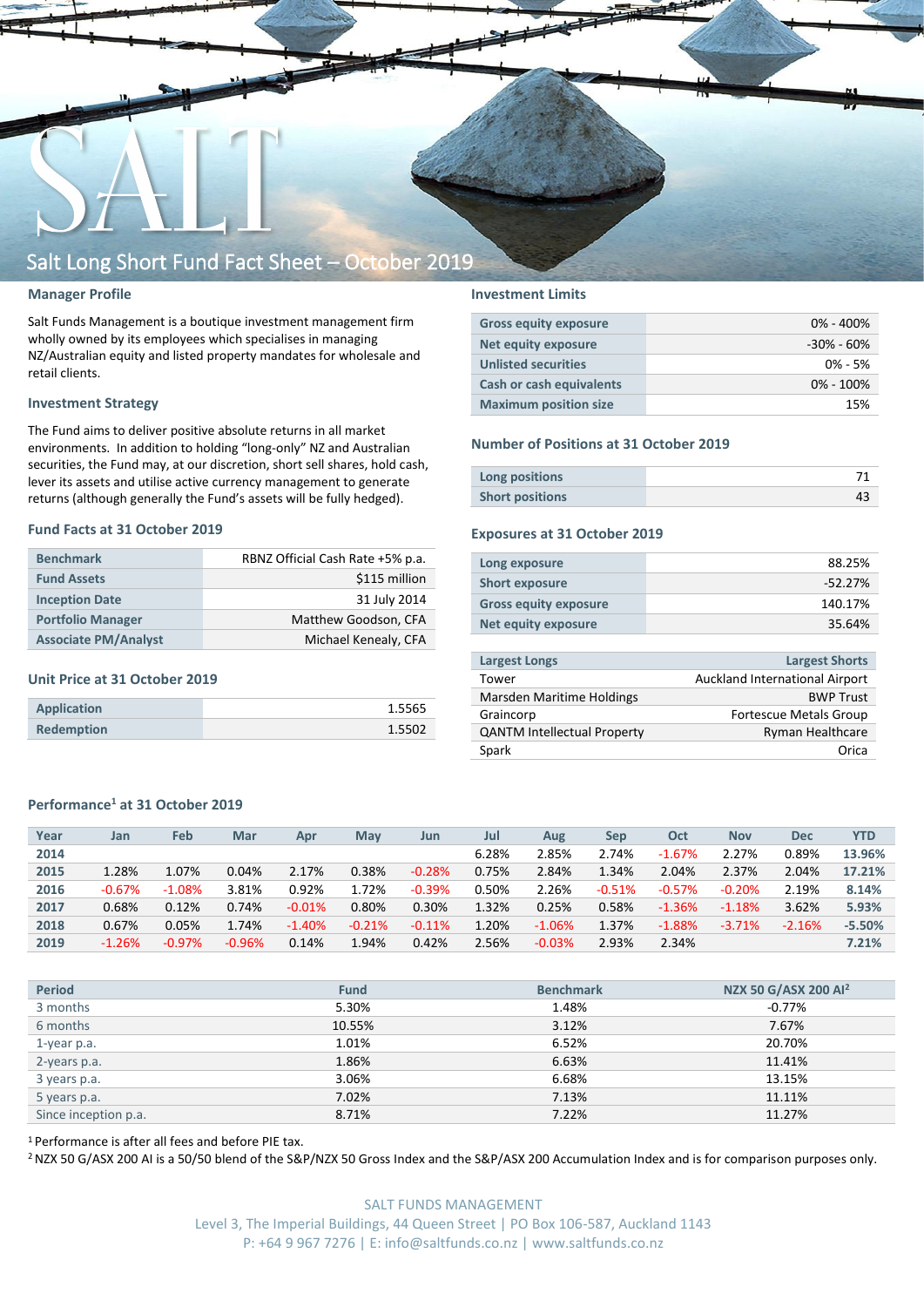### Salt Long Short Fund Fact Sheet October 2019 Page 2 of 6

### **Country Allocation at 31 October 2019 (Gross Equity Exposure) October 2019 Individual Stock Contribution**



### **Fund Commentary**

Dear Fellow Investor,

The Fund continued its run of strong recent performance in the month of October, with a pleasing return of +2.34% after all fees and expenses. Since inception, the Fund has returned +55.0% after all fees and expenses.

In contrast to recent months, this performance occurred against a more mixed backdrop for the NZ and Australian markets, which posted October returns of -1.3% and +1.2% respectively. Critically, even though the Fund finished the month at a superficially long net position of +36%, the strong recent returns have not been driven by abandoning our cautious view of markets and jumping on the bull market bandwagon.

The Fund remains true to its mission of aiming to provide positive returns irrespective of the direction of equity markets. This can be seen in how the Fund was actually up on eight out of the nine down-days on which the 50/50 NZ/Australian index fell into the red during the month. On average, long only equities fell by -0.72% on those days, while the Fund was up +0.21%. This shows how we are delivering our returns with far less volatility and no correlation to equities and gives confidence that the Fund will do its job as part of a diversified portfolio in the event of a sharp market selloff.

While the Fund appeared to end the month moderately net long on a risk-adjusted basis at 36%, we would not overplay this. 2.5% is held in QMS Media which is now a cash proxy given it is subject to a takeover bid and we took advantage of several attractive equity raisings to dramatically lift our net length in low-beta property stocks. We see Kiwi Property as a very interesting trade post-raise as it will be gradually upweighted in a bevy of indices and will soon be cum a 3.5cps dividend that it normally carries quite quickly. The massacre of the NZ gentailers in response to Rio Tinto's negotiating tactics with the Bluff aluminium smelter saw us move



from net short to net long what is normally another very low beta sector. We have not abandoned our generally bearish tilt on markets.



As shown above, the NZ PE actually declined a little in October, moving from 33.4x to a mere 32.1x. However, we would not overplay this as it was driven by special and likely temporary circumstances in the gentailer sector, while 10 year bond yields rose from 1.10% to 1.29% in the period. Excluding the gentailers, most stocks actually became even more expensive relative to bond yields. Interestingly, the median PE rose from 18.8x to 19.4x, with small-mid caps staging a rare bout of outperformance versus their passively driven large cap compatriots. This helped the Fund's performance given our general tendency to be long what is cheap and short what is expensive.

To be crystal clear, we remain strongly of the view that most large cap and growth-style equities are unconscionably expensive, while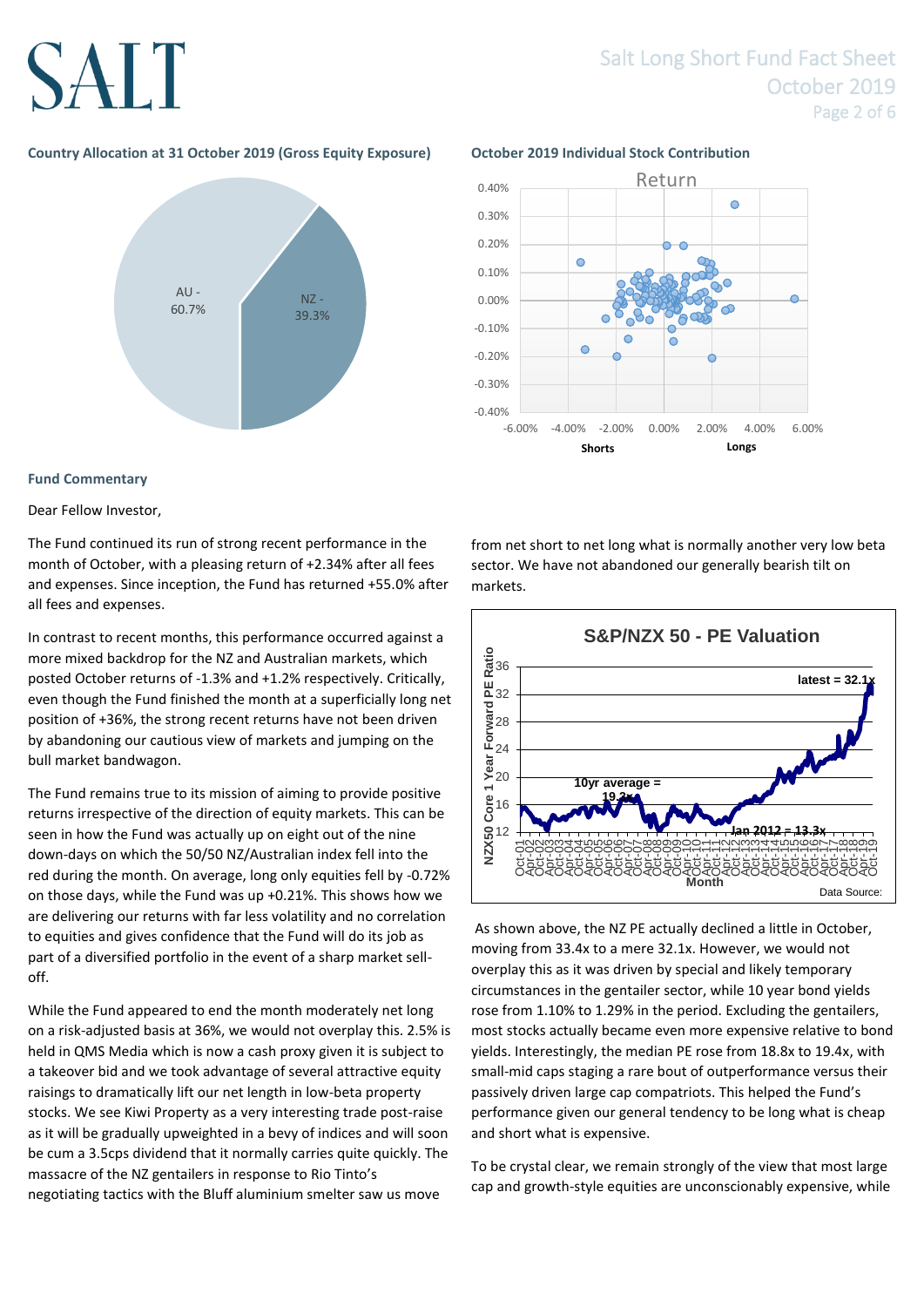pockets of opportunity remain in a number of small-mid cap stocks which haven't been propelled into the stratosphere by forced passive buying. With careful searching, it is still possible to find stocks on PE's of 10-15x with low risk 5-15% earnings growth and this strikes us as rather attractive when bond yields are just 1.3%.

The current market set-up was brilliantly encapsulated in a quote by the head of quantitative strategy at Sanford C. Bernstein: *"…equities are quite fully valued, credit is pretty expensive, sovereign bonds are expensive, private equity is really, really expensive, maybe the only cheap thing I can go buy is value…with the enormous caveat that it's very important that I have absolutely no clients at all."*

A classic example of the remarkable expansion in large cap growth company valuations came when our Xero analyst, Tristan Joll conducted a post mortem of his numbers from several years ago. Back in October 2016, he forecasted 2020 revenue of \$766m and FCF of \$45m. His latest forecasts for the 2020 year are revenue of \$740m (-3%) and FCF of \$11m (-76%). Meanwhile, the share price has risen from A\$16.31 then to A\$68.99 at end-October. Down is up, black is white and I clearly don't get it in that space (to recall my favourite saying from 1999). Alternatively, as an exemplar of such companies, it could just be a tad overpriced.

We currently have no position in Xero but are certainly short several over-hyped, over-priced names in the conceptual growth space. We had thought the WeWork debacle might act as a more generalised wake-up call in these names but to date the impact of this burst bubble appears to have been largely confined to unicorns without earnings rather than those valued at a mere 100x earnings or 10x revenues. It is a time to be very wary of the stale valuations that all such names are being carried at both in private equity funds and increasingly in some listed equity funds that have been desperate to get a piece of the pre-IPO action.

Failing IPO's such as WeWork are a classic sign of late-cycle market froth and Australia similarly saw a number of mooted floats quietly pull the pin during the month. Names included Latitude Financial, Property Guru, Retail Zoo, MPS Kinetic and Onsite Rentals. The market has by no means shut, with other names such as Carbon Revolution getting up, but it is fair to say that a cautious and sceptical eye is being cast across the many opportunities that are being presented. Some factors in the failed deals included difficult industries, private equity sellers having high price expectations and projected numbers that were being cast in a particularly favourable light.

The key macro factor exercising our thinking at present is the apparent failure of monetary policy easing to stimulate economic growth at very low interest rates. Central banks are pushing on a piece of string and when Greek bonds have been jammed down to negative yields, we have moved from a tragedy to a farce.

### Salt Long Short Fund Fact Sheet October 2019 Page 3 of 6



Source: Credit Suisse - Jonathan Golub, June 2019

The chart above refers to the US and comes from Credit Suisse. It shows how there is an inflection point at very low bond yields where people slow their spending and start to save more. The precautionary motive is likely at play here as the extreme actions of central banks have frightened the daylights out of many firms and consumers. What do they know that we don't? Another factor is that the majority of people typically don't change their mortgage repayments, so borrowers simply repay their debt a little faster, while some savers perversely need to save more to reach their targeted retirement incomes.

This has played out graphically in NZ, where following the RBNZ's surprise 50bp rate cut in August, the chart below shows a massive leap in consumers desiring to save rather than spend a cash windfall in the September Westpac McDermott Miller survey. How would you use a cash windfall?



This monetary policy failure has three very different investment implications. Firstly, it means the liquidity party may keep on raging for some time yet as many central banks impersonate medieval doctors by prescribing yet another dose of leeches even though the patient is not responding. Bonds are yielding next to nothing and term deposits are little better so where else can one put one's hard saved dollars but into the equity market. The NZ market goes up by 15% a year, so never mind equity risk or a PE well north of 30x, just grab the yield. Indeed, the RBNZ Governor himself has implored investors to take more risk. The dawn massacre of the gentailers in the month of October demonstrated the downside to this utter naivete although we took this opportunity to cover our shorts in the space.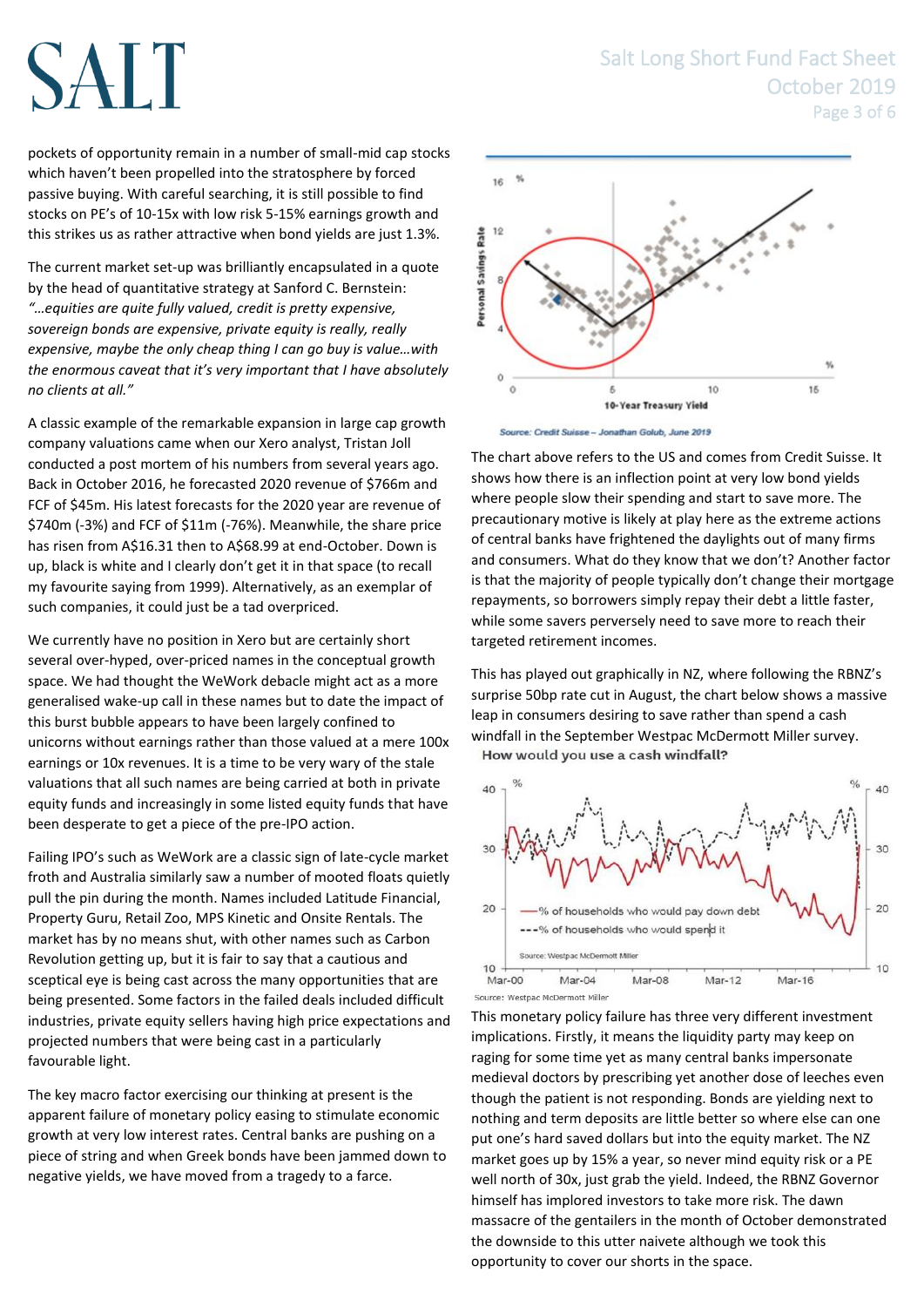The second key implication is that the equity market's earnings and rental growth forecasts are generally far too high in a world of low inflation and low pricing power, yet we constantly see sell-side valuations which incorporate both ultra-low discount rates in combination with the same old historic rates of growth. You can have one but not both. Investors should be deeply suspicious of the common argument to buy property stocks because their yield is at a normal gap to bond yields – what about the far weaker rental growth that will surely occur over the next few years if the low bond yields are right?!

In NZ this has manifested in year-ahead earnings forecasts peaking way back in April 2018 at 9% higher levels than today. Normally, this earnings measure rises over time due to the reinvestment of retained earnings and inflation. The highly informative monthly ANZ Business Survey shows that a net 24% of firms expect their profits to fall over the next year, which is the worst outcome since mid-2009. With bond yields being so low, by all means use a low discount rate but be very, very careful with carelessly optimistic earnings forecasts.

Downgrades are everywhere and in some highly frustrating cases such as Auckland Airport and Port of Tauranga, the market doesn't even seem to overly care for now but we have heavily skewed our longs to areas where we expect less earnings risk. At times, our fundamental positioning is being overwhelmed by an avalanche of passive flows into the largest names irrespective of their fundamentals but being on the right side of earnings outcomes strikes us as sensible.

The third key implication of monetary policy failure is that the riskfree rate used by investors to discount future earnings is continuing to fall. This driver should theoretically favour low-beta companies whose earnings are at less risk and who are therefore less affected by the accompanying expansion in the equity risk premium. The Fund is comfortably net long such companies. What makes us cringe, and where we think many good shorting opportunities lie, is where higher risk companies are simply valued up with a lower discount rate, while blithely ignoring the greater earnings risk that they carry.

Returning to the performance of the Fund during the month, the return of +2.44% pre fees and tax was comprised of a very strong longs contribution of +2.17% and also pleasingly a positive return from our shorts of +0.25%. The winners-to-losers ratio was a very strong 61.4% and there was a skew to our winners being larger than our losers, with no major problem children.

The strongest tail-wind by some distance came from our large, long-held and oft-discussed holding in QMS Media (QMS, +33%) which received a bid from Quadrant Private Equity at \$1.22 per share. This is a long way from the dark days of February through May when we felt like a very lonely buyer in the 70cps region. However, we don't actually view it as a particularly aggressive bid. QMS's multiples are distorted somewhat by the non-cash amortisation of their digital billboard sites over the term of their rental. Strip this out and we estimate QMS is on a "cash" PE of

approximately 14x F20 at the bid price with a decent growth outlook thereafter. Little wonder that there has been press speculation that KKR or others may look to bid. We have no insight on this front but would note that KKR owns the other large digital sports advertising business globally.

A particularly satisfying positive came from our large long-held position in Marsden Maritime (MMH, +12%). This has been somewhat risky in the sense that MMH is quite illiquid but we have viewed it as having tail-winds to its business that will ultimately see the liquidity look after itself. MMH owns 50% of Northport in conjunction with Port of Tauranga and owns 100% of significant property holdings and a marina at the port. Northport is somewhat unique in being naturally deep-water and it is also closer to Asia versus Auckland and Tauranga. Its key problem has always been the lack of robust rail and road linkages to the Auckland region. The expansion of Northport has very strong support from the Coalition Government lynch-pin, NZ First which views it as both making economic sense and driving broader development of a region that has lagged for decades. The first obvious steps would be to move the Devonport dry-dock and car imports to Northland, with the latter being able to use existing roads off-peak. Subsequent expansion of the rail and roading network is more controversial but seems more likely than not to happen in our view, particularly given the enormous alternative land value at Auckland and the massive avoided Auckland roading spend. MMH will derive enormous benefit both from the port itself and from the development of its sizeable land holdings all around it.

A third positive came from our largest holding in the form of Tower (TWR, +2.4%) which was simply a catch-up from the pain we had taken in September from its rights issue. October saw the Fund benefit from our proportional rights allocation and from a relatively aggressive sub-underwriting of the rights shortfall. This remains a high conviction holding, with policy pricing still being very firm, the Youi NZ acquisition making sense and the major multi-year cost benefits from the IT project just getting underway. The one negative is the war that the RBNZ is waging on capital requirements across the banking and insurance sectors but TWR has now well and truly dealt with this, while its major Australian peers look a little light in comparison. More capital means lower returns but this will be offset to at least some degree by continued firm pricing.

A final noteworthy contributor falls into the "luck" rather than "skill" camp in the form of a mid-sized long in Ardent Leisure Group (ALG, +24%), which we purchased when it fell sharply upon its removal from the S&P/ASX300 Index. A large line was subsequently crossed at a significant premium to an unknown party, which the press have speculated is Mulpha Group. The main lesson here is you make your luck by playing in the right places.

The largest headwind came from our valuation-based short in Fisher & Paykel Healthcare (FPH, +11%), which rose on a slight earnings upgrade due chiefly to an earlier than expected release of its new mask product and favourable short term forex moves. This has a derisory impact in net present value terms but it excited the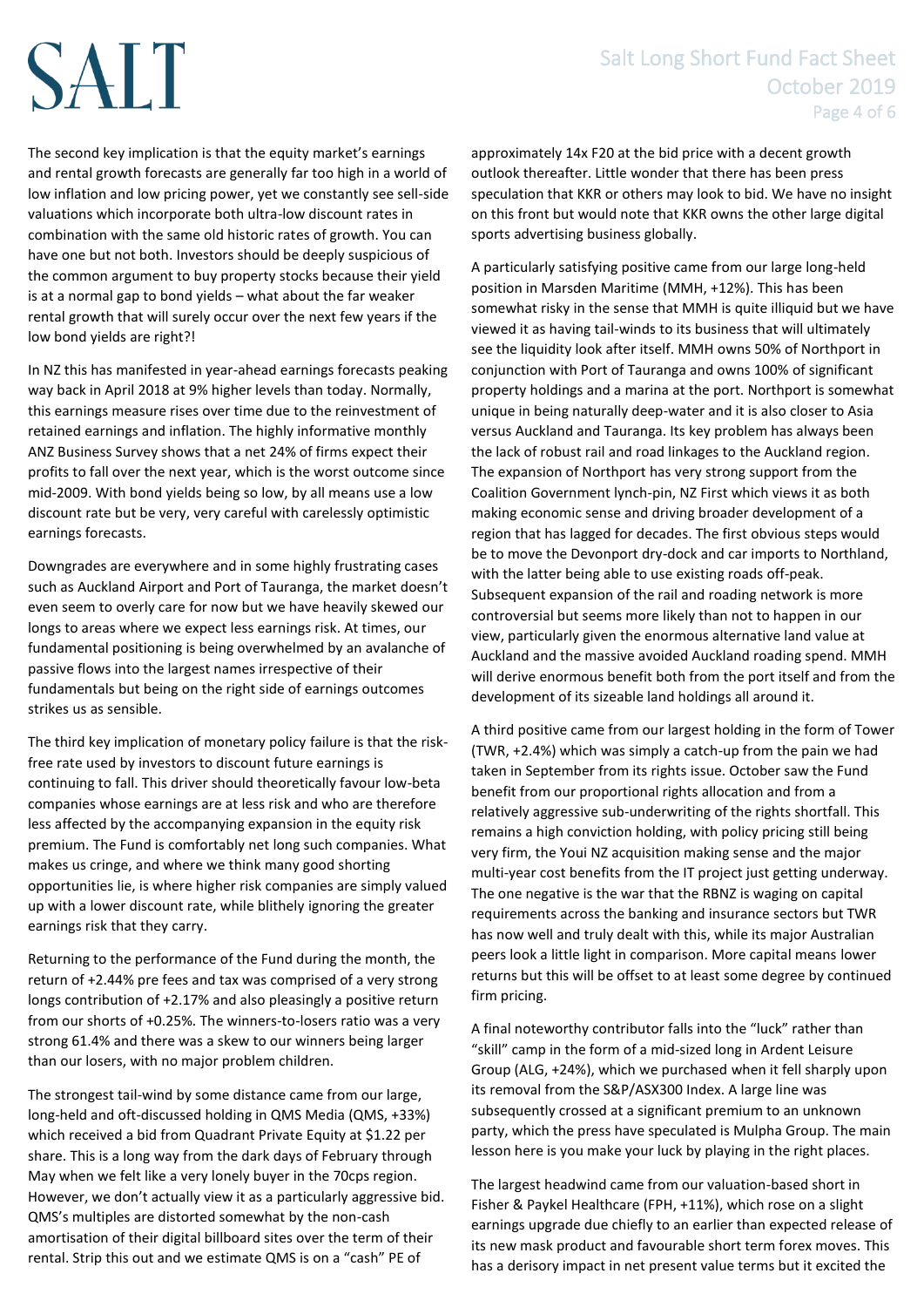### Salt Long Short Fund Fact Sheet October 2019 Page 5 of 6

# SALT

algos and the go-go growth funds. FPH is now on a consensus yearahead PE of 40x and until the last few months has had a track record of steady downgrades to an over-estimated growth path despite its reputation as a high quality company. At these stratospheric multiples, we are wary of strong competition in the sleep apnoea market and of upcoming US competitive bidding changes, which are likely to help those with a high machine sales composition and hurt those with a high mask composition.

The second notable drag came from our large short in Bunnings Warehouse Property Trust (BWP, +5%) which comfortably outperformed the Australian property index for reasons which escape us. It ranks very poorly in our relative valuation model and Bunnings has demonstrated a willingness to act very aggressively at end of lease.

A final modest headwind was our short in JB Hi-Fi (JBH, +8%) which rose in a bout of short-covering following in-line Q1 sales and the reaffirmation of guidance at their AGM. We see Australian retail conditions as being quite mixed and JBH's forward PE of 16.3x appears very toppy relative to the general retail sector and the particular structural challenges that lie ahead for JBH.

Thank you for your ongoing support of the Fund. The strong revival in our fortunes since the lows in February has been both satisfying and something of a relief to both us and I am sure you – our incentives are highly aligned. Importantly, recent performance has not been driven by simply hitching a ride on the bull market, with our consistently strong outcomes on down-days being particularly noteworthy.

While some of our key positions such as QMS Media and Marsden Maritime have worked very well, there are many other high conviction positions where we are still the only boy marching in step. Tower Limited is the stand-out here but there are a number of others where we have strong conviction. In a more general sense, we are tip-toeing very warily through current markets, which we continue to see as being set up for an accident. Valuations are extended, passive funds have become very large and may have difficulty transacting when the tide suddenly turns, high yield debt markets globally appear unusually levered, central banks are pushing on a piece of string and dysfunctional politics in certain countries pose black-swan risks.

vefood

Matthew Goodson, CFA

Disclaimer: The information in this publication has been prepared from sources believed to be reliable and accurate at the time of preparation but Salt Funds Management Limited, its officers, directors, agents, and employees make no representation or warranty as to the accuracy, completeness, or currency of any of the information contained within, and disclaim any liability for loss which may be incurred by any person relying on this publication. All analysis, opinions and views reflect a judgment at the date of publication and are subject to change without notice. This publication is provided for general information purposes only. The information in this publication should not be regarded as personalised advice and does not take into account an individual investor's financial situation or goals. An individual investor should, before making any investment decisions, seek professional advice. Past performance is not a reliable indicator of future performance and no representation or warranty, express or implied, is made regarding future performance. Soft closed to new investors means the Fund is generally only available for investment to existing investors in the Fund and new investors of approved financial advisory firms.